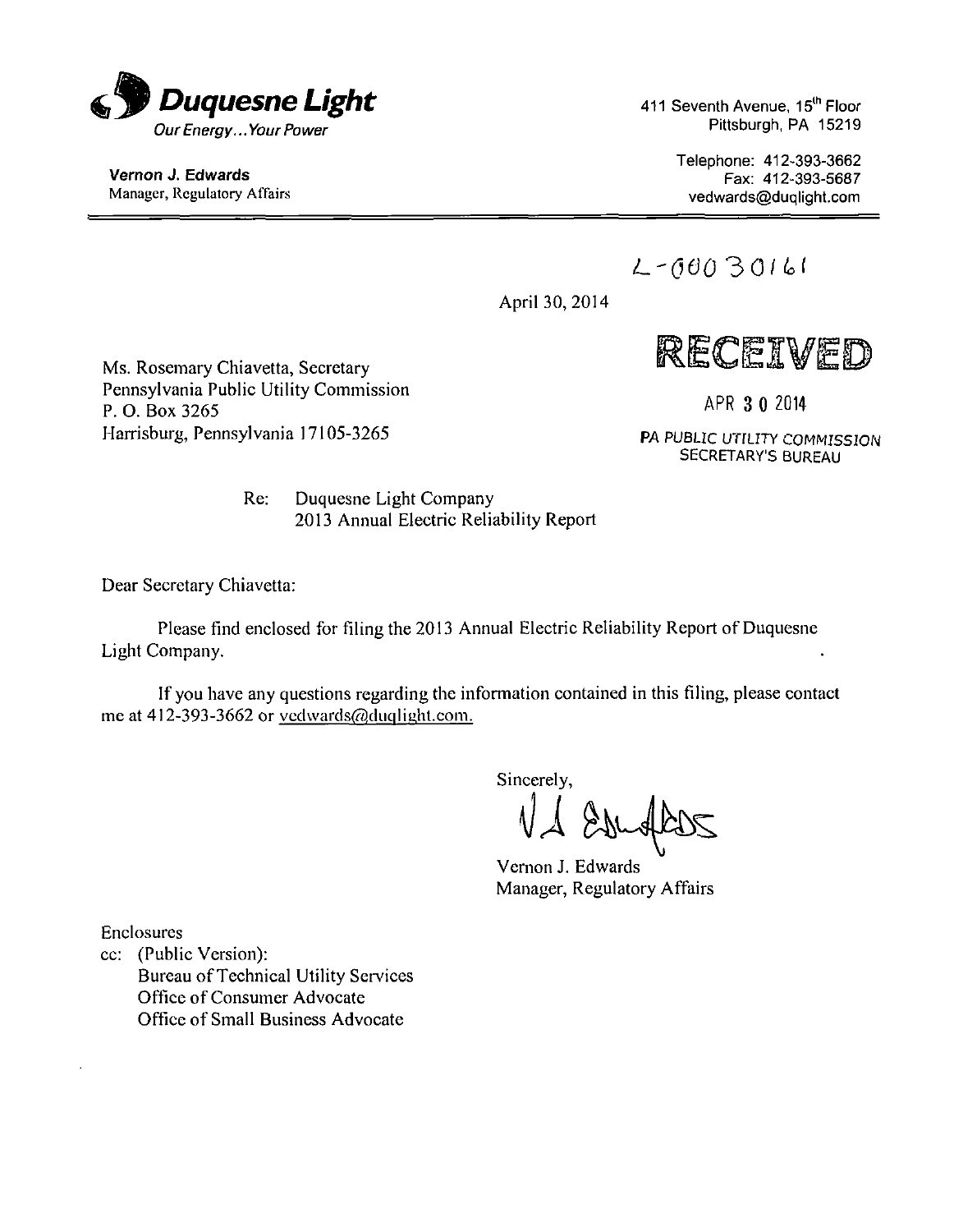

*9 'W* 

APR 3 0 Z014

PA PUBLIC UTILITY COMMISSION SECRETARY'S BUREAU

# *2013 Annual Electric Reliability Report*

# *to the*

# *Pennsylvania Public Utility Commission*

Duquesne Light Company

411 Seventh Avenue Pittsburgh, PA 15219

April 30, 2014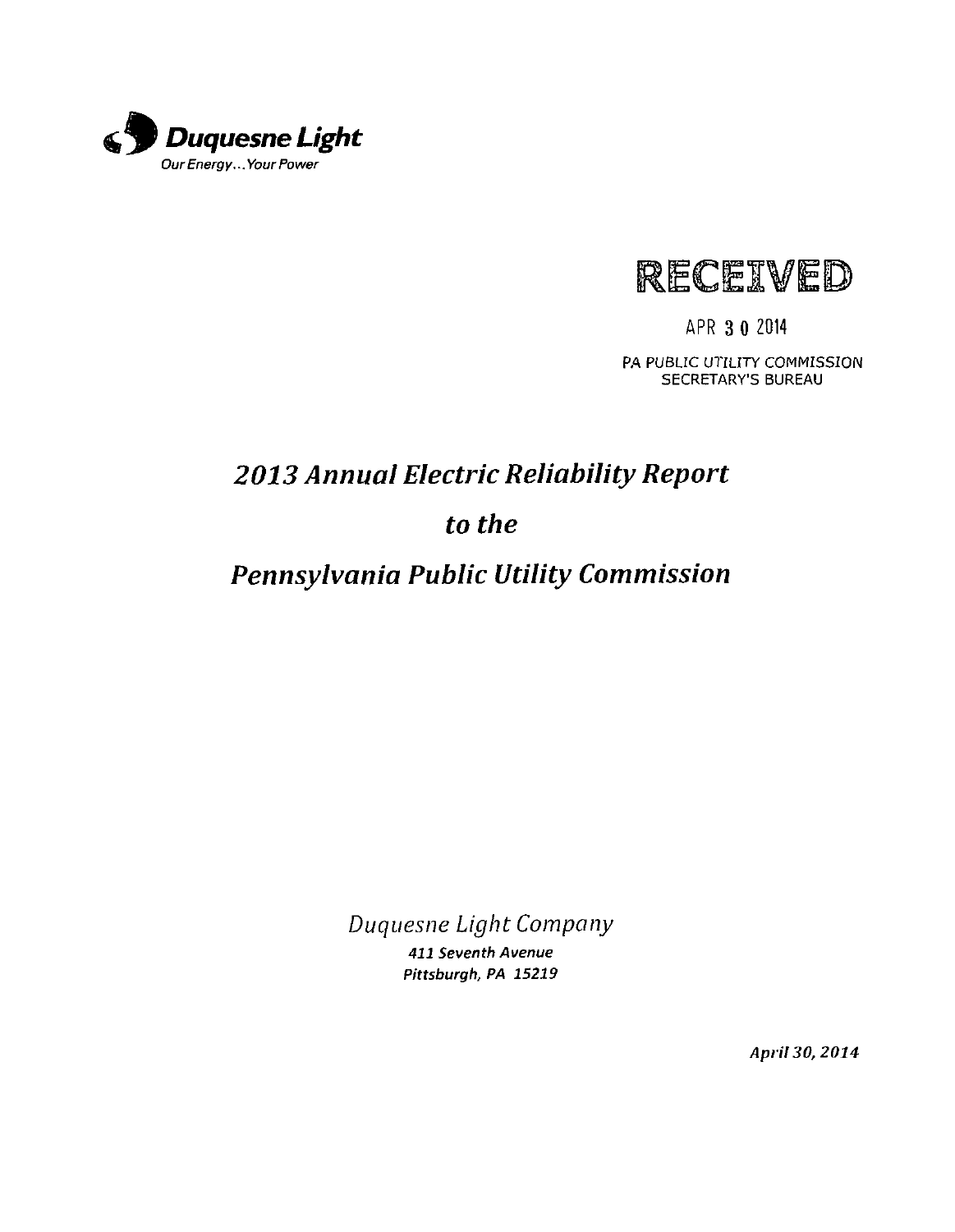#### **DUQUESNE LIGHT COMPANY 2013 ANNUAL ELECTRIC RELIABILITY REPORT**

#### **Filed April 30, 2014**

#### **57.195 Reporting Requirements**

#### **(a)(2) The name, title, telephone number and e-mail address ofthe persons who have knowledge ofthe matters, and can respond to inquiries.**

Ken Kallis - Manager, Asset Management (412) 393-8613, kkallis@duqlight.com

Vernon J. Edwards - Manager, Regulatory Affairs (412) 393-3662, vedwards@duqlight.com

#### (b)(1) An overall current assessment of the state of the system reliability in the electric **distribution companv's service territory including a discussion ofthe electric distribution companv's current programs and procedures for providing reliable electric service.**

Duquesne Light Company's ("Duquesne Light" or "the Company") service territory covers approximately 817 square miles, with a well-developed distribution system throughout. Electric service reliability remains very consistent across the service territory. The combination of an effective outage restoration process and significant distribution automation allows the Company to quickly restore power to large numbers of customers in outage situations.

Achieving outstanding performance in system reliability continues to be one of Duquesne Light's most important long-term objectives. The Asset Management Group performs ongoing analysis of reliability indices, root cause analysis of outages, and tracking and monitoring of other performance measures. This is a long-term process to optimize reliability and to identify improvement opportunities. This includes making recommendations for capital projects such as circuit rehabilitation, new substations and distribution circuits. It also includes implementation of new advanced protection and coordination schemes on the distribution system that better localize customer outages and reduce momentary operations.

Duquesne Light continues its Emergent Work Process, which is used to identify problems, set priorities, and resolve reliability issues as quickly as possible. Each day, field personnel perform field inspections and any abnormalities are logged into a database. This database is reviewed regularly by the Emergent Work Team and any high priority problems are identified and a course of action is determined. Analysis at the device level is used to identify small areas where customers have experienced multiple outages. System level and even circuit level indices may mask these isolated problems. This is the short-term process for real-time analysis and reliability improvement.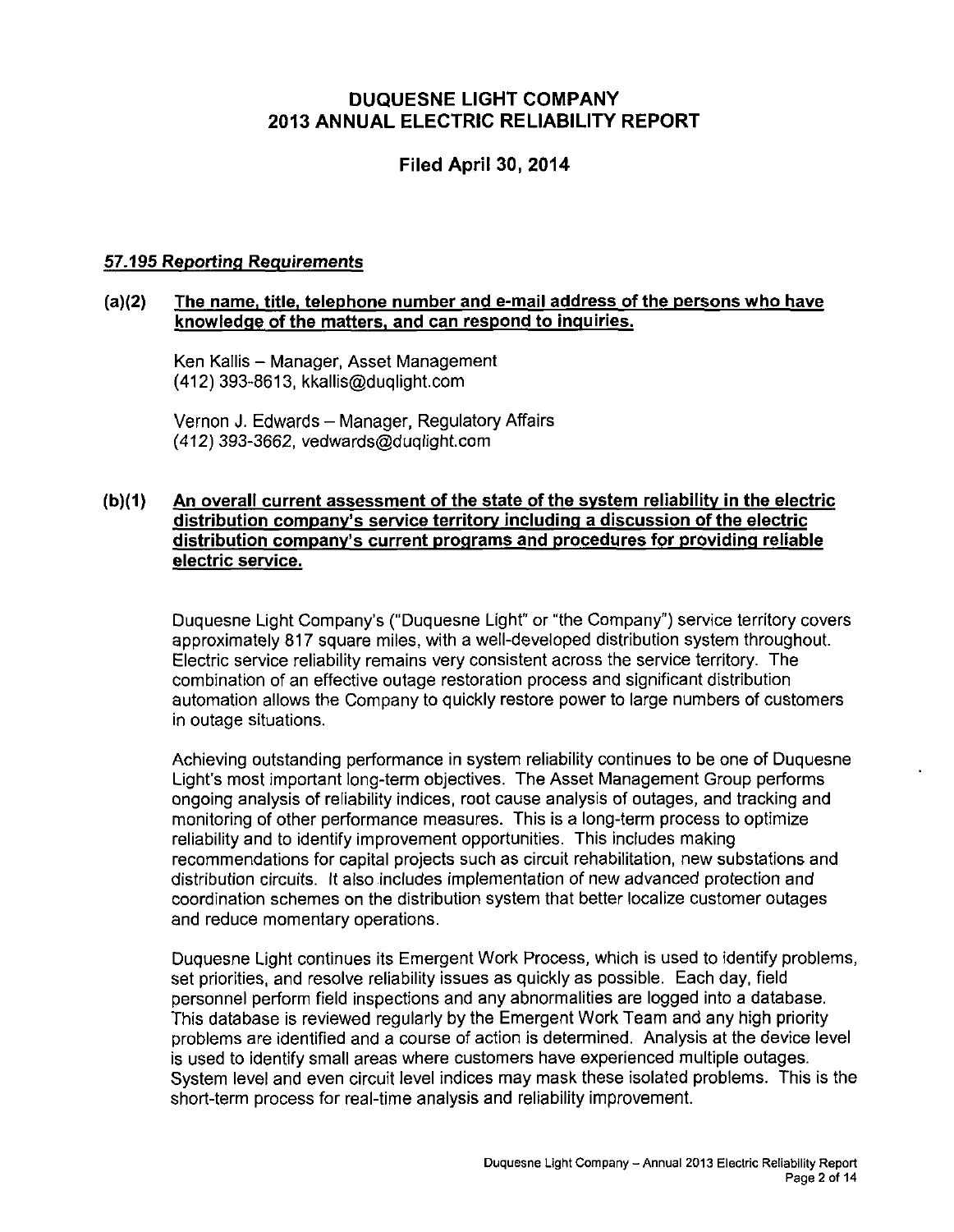Scheduled preventative and predictive maintenance activities continue to reduce the potential for future service interruptions. Corrective maintenance is prioritized with the objective to reduce backlog in the most cost-efficient manner.

Several capital budget projects target distribution reliability improvements, including pole replacement, substation rehabilitation, circuit load relief and voltage improvement, URD rehabilitation, circuit rearrangement and installation of additional automated remotely controlled pole top devices.

Specific programs, procedures and ongoing maintenance activities that support Duquesne Light's commitment to service reiiability include:

- o An Infrared Inspection Program that systemically identifies circuit and substation problems for remedial action in advance of failure.
- o A Rights-of-Way Vegetation Management Maintenance Program with the goal of reducing tree and branch failures through proactive pruning and removal to increase clearances. Duquesne Light believes that this program will help to shorten the duration of outages by addressing targeted tree failure conditions that typically result in physical damage to our facilities.
- o An all pulse-reclosing protection technology has been implemented on some 23kV circuits. This technology eliminates traditional "hard reclosing", thereby making it easier and faster to conduct repairs and restore circuits to normal operation, enabling customers to be restored more quickly. This technology also reduces stress and damage on the entire circuit since the breaker is no longer required to trip, also contributing to the reduction in momentary outages to customers.
- o For newer distribution devices, a dedicated firmware upgrade program serves to keep devices working more reliably with improved features and functionality. These upgrades often correct problems or weaknesses that utilities have discovered during actual operation.
- o Line maintenance work of various types is regularly performed in order to maintain distribution plant. This work includes replacement of cross arms, arrestors, insulators, and other equipment on the overhead system as well as inspections and remedial work on the underground system.
- o Expanded Storm Preparedness Training is conducted each year and Storm Review Meetings are held following major events. These meetings focus on the successes and failures of the most recent emergency service restoration effort. Service restoration process improvements are made as needed to improve response time and effectiveness during the next restoration effort.

#### **(b)(2) A description of each major event that occurred during the vear being reported on.**  including the time and duration of the event, the number of customers affected, the **cause of the event and any modified procedures adopted in order to avoid or minimize the impact of similar events in the future.**

One PUC Major Event Exclusion - July 10, 2013.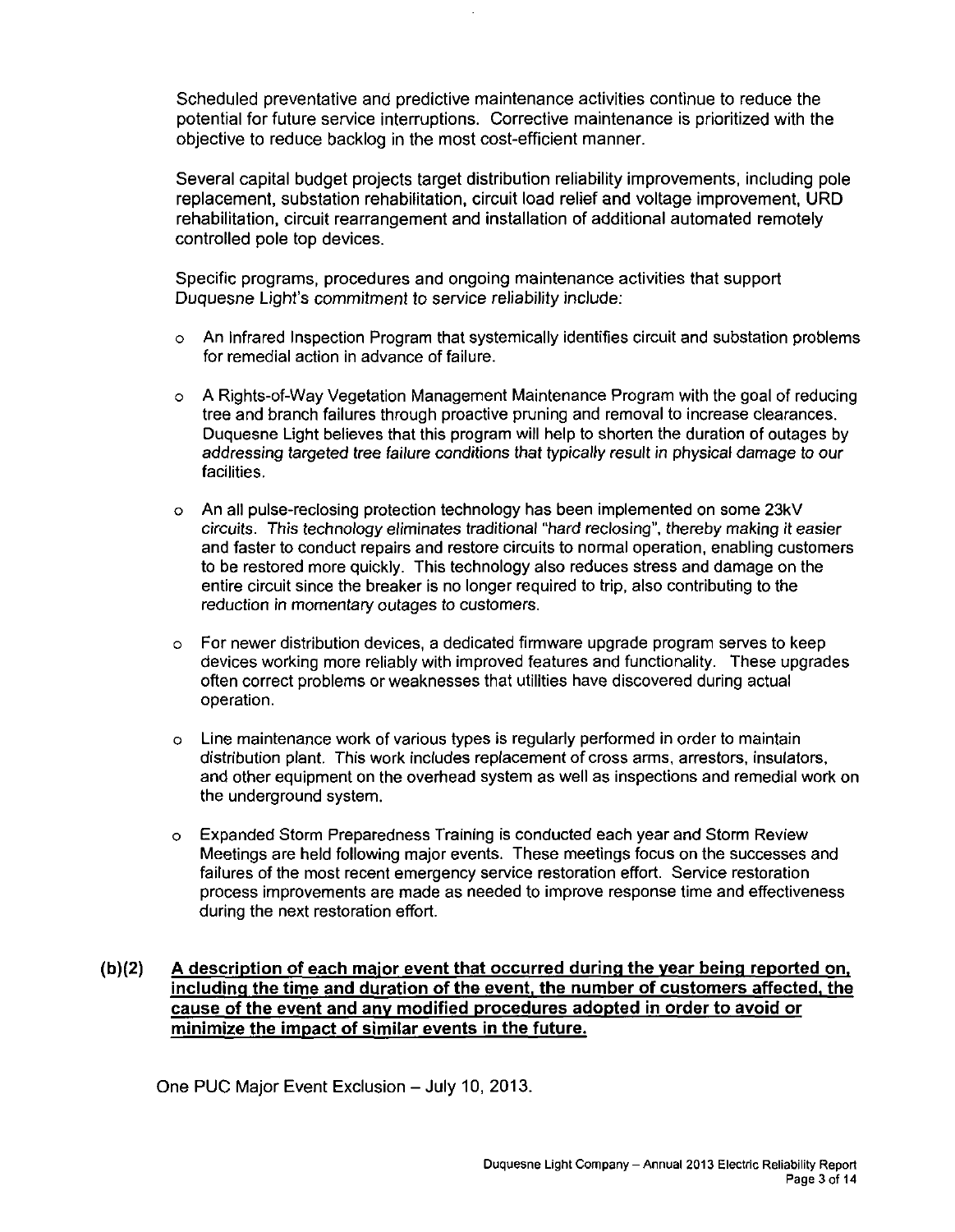Thunderstorms, heavy rains and winds gusting to 51 mph moved through Duquesne Light's service areas in Allegheny and Beaver counties, causing significant damage to poles, conductors, transformers and other equipment. This event caused service interruptions to approximately 60,388 customers from a total of 589,900 customers, beginning July 10, 2013 at 0500 hours, with full customer restoration on July 13, 2013 at 1600 hours. There were no procedures significantly modified due to this being a result of a single severe storm.

**(b)(3) A table showing the actual values of each of the reliability indices (SAIFI, CAIDI. SAIDI. and if available. MAIFI) for the electric distribution companv's service territory for each of the preceding 3 calendar years. The report shall include the data used in calculating the indices, namely the average number of customers served, the number of sustained customer minutes interruptions, the number of customers affected, and the minutes of interruption. If MAIFI values are provided, the number of customer momentary interruptions shall also be reported.** 

| NLLIADILI I DLINJIIIIANNY AND YTANDANDY<br><b>Duquesne Light Company</b> |                                                          |              |              |              |  |  |  |  |  |  |
|--------------------------------------------------------------------------|----------------------------------------------------------|--------------|--------------|--------------|--|--|--|--|--|--|
|                                                                          | System Performance Measures with Major Events Excluded** |              |              |              |  |  |  |  |  |  |
|                                                                          | <b>SAIDI</b>                                             | <b>SAIFI</b> | <b>CAIDI</b> | <b>MAIFI</b> |  |  |  |  |  |  |
| 2011                                                                     | 99                                                       | .93          | 107          |              |  |  |  |  |  |  |
| 2012                                                                     | 79                                                       | .67          | 117          |              |  |  |  |  |  |  |
| 2013                                                                     | 75                                                       | .62          | 121          | ÷            |  |  |  |  |  |  |
| 3 Year Average                                                           | 84                                                       | .74          | 115          |              |  |  |  |  |  |  |
| <b>Benchmark</b>                                                         | 126                                                      | 1.17         | 108          | NΑ           |  |  |  |  |  |  |

# **RELIABILITY BENCHMARKS AND STANDARDS**

\* Sufficient information to calculate MAIFI is unavailable.

#### Formulas Used in Calculating the Indices

| <b>SAIFI =</b> | (Total KVA interrupted) - (KVA impact of major events)<br><b>System Connected KVA</b>                       |
|----------------|-------------------------------------------------------------------------------------------------------------|
| $SAIDI =$      | <u>(Total KVA-minutes interrupted) - (KVA-minute impact of major events)</u><br><b>System Connected KVA</b> |
| $CAID =$       | <b>SAIDI/SAIFI</b>                                                                                          |

#### **Data used in calculating the indices**

#### **2013**

Total KVA Interrupted for the Period (Excluding July 10, 2013 Major Event) Total KVA-Minutes Interrupted (Excluding July 10, 2013 Major Event) System Connected Load as of 12/31/13:

July 10, 2013 Major Event

4,432,987 KVA

536,328,687 KVA-Minutes

7.195,761 KVA

724,661 KVA (10% of System Load)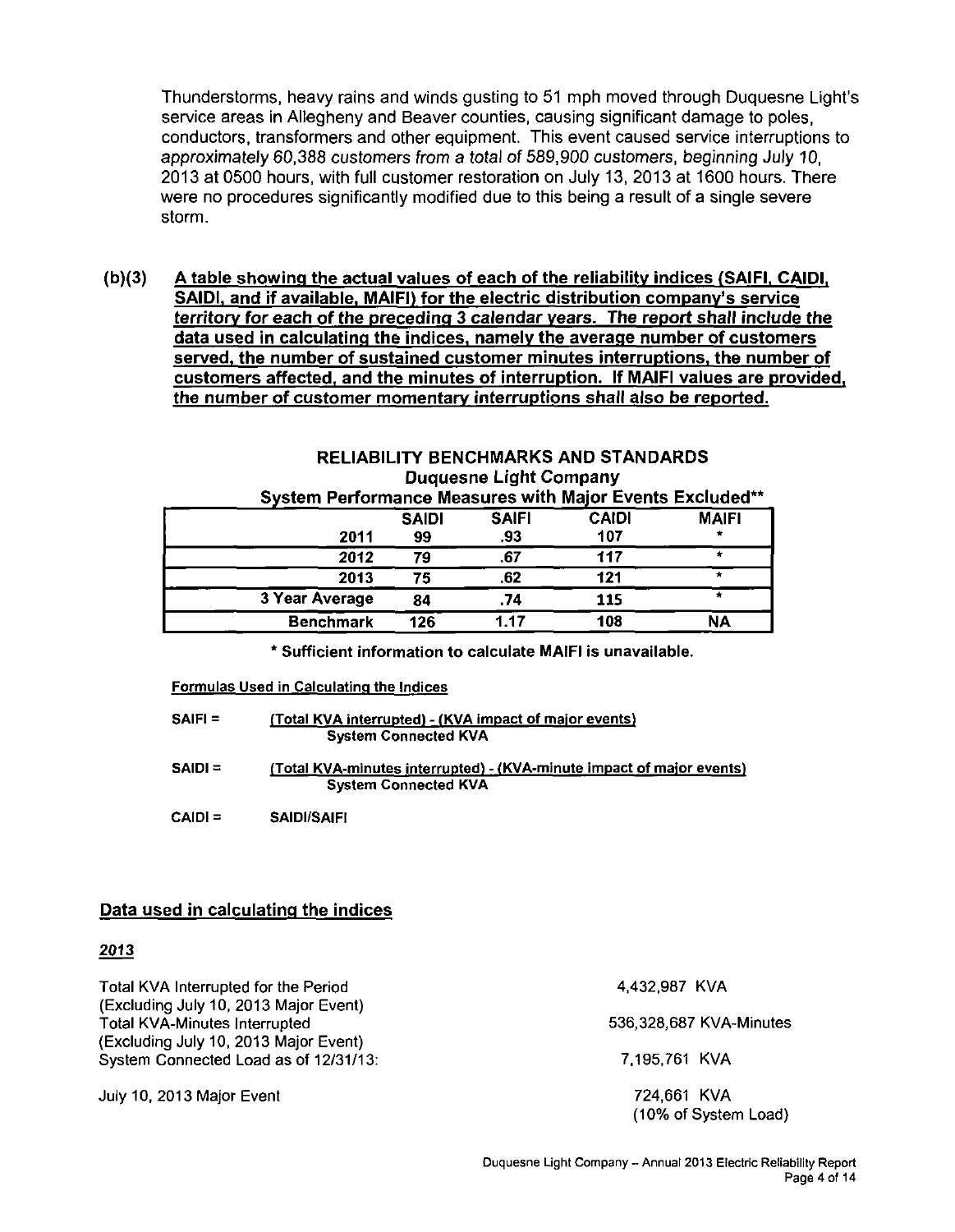**including the number and percentage of service outages and customer interruption** 

## **January 1, 2013 through December 31, 2013-One PUC Major Event Exclusion**

**(b)(4) A breakdown and analysis of outage causes during the vear being reported on.** 

| <b>CAUSE</b>              | NO. OF<br><b>OUTAGES</b> | <b>OUTAGE</b><br><b>PERCENTAGE</b> | <b>KVA TOTAL</b> | <b>KVA</b><br>PERCENTAGE | <b>KVA-MINUTE</b><br><b>TOTAL</b> | <b>KVA-MINUTE</b><br><b>PERCENTAGE</b> |
|---------------------------|--------------------------|------------------------------------|------------------|--------------------------|-----------------------------------|----------------------------------------|
| <b>Storms</b>             | 567                      | 20%                                | 693,008          | 16%                      | 132,523,073                       | 25%                                    |
| <b>Trees (Contact)</b>    | 32                       | 1%                                 | 24,678           | 1%                       | 2.366,168                         | 1%                                     |
| <b>Trees (Falling)</b>    | 730                      | 26%                                | 1.380.004        | 31%                      | 179,447,919                       | 33%                                    |
| <b>Equipment Failures</b> | 706                      | 25%                                | 1,139,489        | 26%                      | 128,816,022                       | 24%                                    |
| <b>Overloads</b>          | 174                      | 6%                                 | 111.726          | 3%                       | 12,475,141                        | 2%                                     |
| <b>Vehicles</b>           | 149                      | 5%                                 | 339,741          | 8%                       | 37,316,156                        | 7%                                     |
| Other                     | 463                      | 17%                                | 744,341          | 15%                      | 43,384,208                        | 8%                                     |
| <b>TOTALS</b>             | 2.821                    | 100%                               | 4.432.987        | 100%                     | 536,328,687                       | 100%                                   |

#### **minutes categorized by outage cause such as equipment failure, animal contact, tree related, and so forth. Proposed solutions to identified service problems shall**

Total KVA-Minutes Interrupted System Connected Load as of 12/31/12:

Total KVA Interrupted for the Period

### **2011**

**2012** 

Total KVA Interrupted for the Period Total KVA-Minutes Interrupted System Connected Load as of 12/31/11:

**be reported.** 

4,790,378 KVA 560,098,427 KVA-Minutes 7,120,660 KVA

6,552,567 KVA 700,283,041 KVA-Minutes 7,075,537 KVA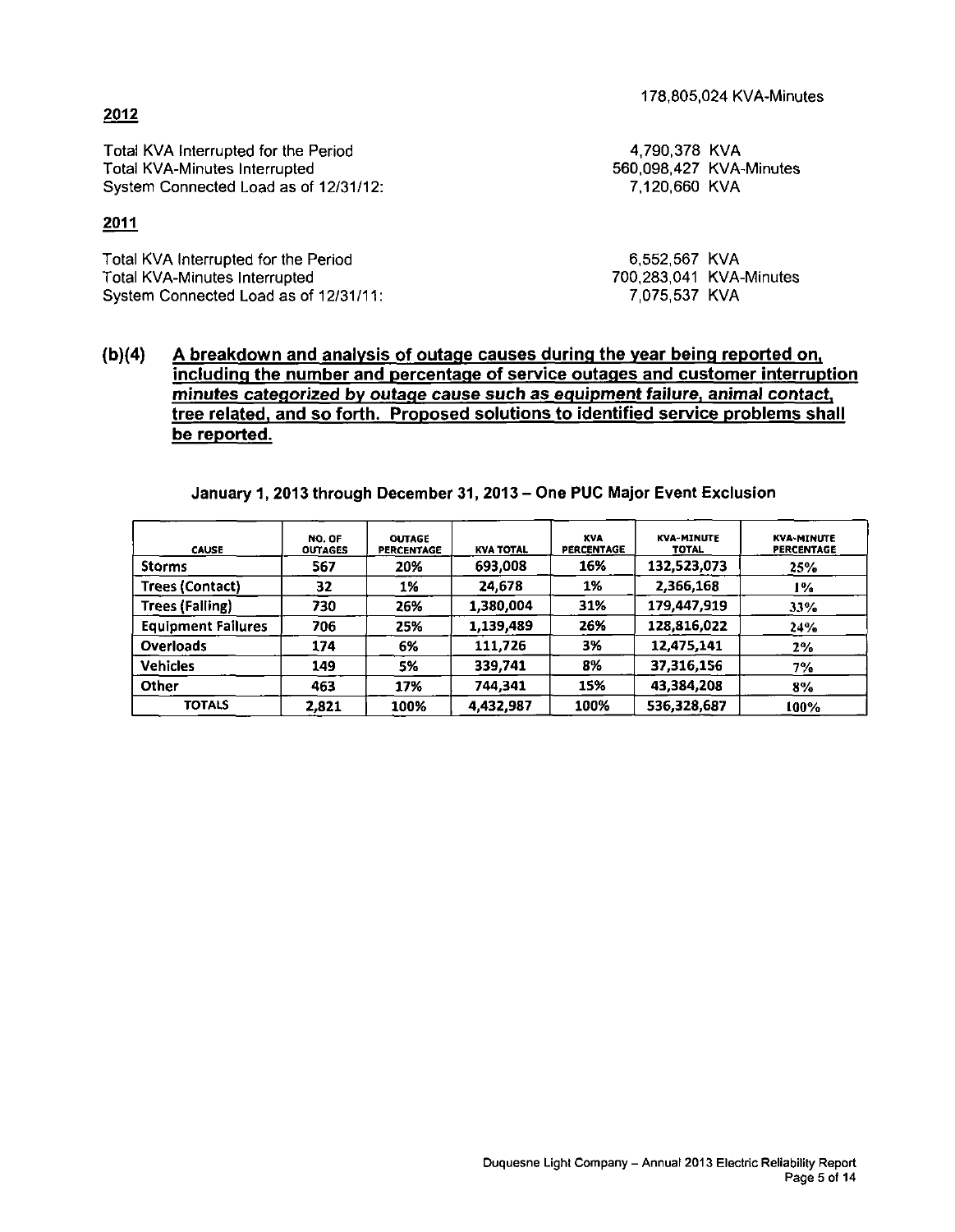#### **(b)(5) A list of remedial efforts taken to date and planned for circuits that have been on the worst performing 5% of circuits list for a vear or more.**

Duquesne Light has ten circuits that have been on the worst performing 5% of circuits list for four consecutive quarters. All of these circuits have received remedial action which is expected to improve their reliability in 2014. The Company will continue to monitor these circuits closely during 2014 to verify that the remedial actions taken have been successful and that reliability has improved. Many of the circuits have already shown improvement as indicated in the following detailed descriptions and have not seen a repeat outage for one or more months.

| Rank           | <b>Circuit</b> | <b>Name</b>                       | <b>Service</b><br><b>Center</b> | <b>Remedial Actions Planned or Taken</b>                                                                                                                                                                                                                                                                                                                                                                                                                                                                                                                                                                                                                                                                                                                                                                                                                                                                                                                                                                                                                                                                                                                                                                                                                                                                                                                                                                                                                                                                                                                                                                                                                                                                                                                                                                                            |
|----------------|----------------|-----------------------------------|---------------------------------|-------------------------------------------------------------------------------------------------------------------------------------------------------------------------------------------------------------------------------------------------------------------------------------------------------------------------------------------------------------------------------------------------------------------------------------------------------------------------------------------------------------------------------------------------------------------------------------------------------------------------------------------------------------------------------------------------------------------------------------------------------------------------------------------------------------------------------------------------------------------------------------------------------------------------------------------------------------------------------------------------------------------------------------------------------------------------------------------------------------------------------------------------------------------------------------------------------------------------------------------------------------------------------------------------------------------------------------------------------------------------------------------------------------------------------------------------------------------------------------------------------------------------------------------------------------------------------------------------------------------------------------------------------------------------------------------------------------------------------------------------------------------------------------------------------------------------------------|
| 1              | 22869          | Midland-<br><b>Cooks</b><br>Ferry | Raccoon                         | In 2012, reliability issues on Midland-Cooks Ferry T22869 locked<br>out the station breaker and other sub-transmission devices due to<br>problems near Midland Substation which affected the downstream<br>distribution portion of this circuit. The Company resolved these<br>problems late in 2012 and reliability on this part of the circuit greatly<br>improved during 2013. However, this circuit was kept on the Worst<br>Performing Circuit List during the first and second quarters of 2013<br>as part of the monitoring process to verify that remediation efforts<br>worked.<br>For the third and fourth quarters of 2013, this circuit had reliability<br>issues beyond single phase reclosers. Outages on these reclosers<br>only affected a small number of customers near the end of the<br>circuit. The problems causing these lockouts were resolved in late<br>2013 and reliability has improved.<br>The Company made important reliability-targeted improvements to<br>this circuit in late 2012 and in 2013 and are currently working on<br>installation of four new advanced circuit reclosers on the sub-<br>transmission portion of the circuit which will provide auto fault-<br>clearing functionality. This will eliminate Loss-of-Supply outages to<br>the distribution portion of the circuit in the future when problems<br>occur on the sub-transmission portion. This work is scheduled to be<br>completed early second quarter in 2014 before the start of storm<br>season. Also in 2013, the distribution portion of this circuit was<br>configured for all 3-phase pulse-reclosing operation. This reduces<br>fault current and limits energy delivered to the actual fault during<br>reclosing which minimizes damage to the circuit resulting in faster<br>restoration and better reliability. |
| $\overline{2}$ | 4517           | Sandy<br>Creek                    | Penn Hills                      | No new breaker outages occurred at Sandy Creek after the third<br>quarter of 2013. To prevent future sub-transmission circuit outages<br>from affecting Sandy Creek, the Company has installed two<br>advanced circuit reclosers on this sub-transmission circuit. These<br>advanced circuit reclosers automatically isolate a fault. This work<br>was completed in the first quarter of 2014 before storm season.<br>Because the advanced circuit reclosers' auto-fault clearing<br>functionality will eliminate what were historically lengthy outages for<br>customers on the Sandy Creek circuit, reliability is expected to<br>improve in 2014.                                                                                                                                                                                                                                                                                                                                                                                                                                                                                                                                                                                                                                                                                                                                                                                                                                                                                                                                                                                                                                                                                                                                                                                |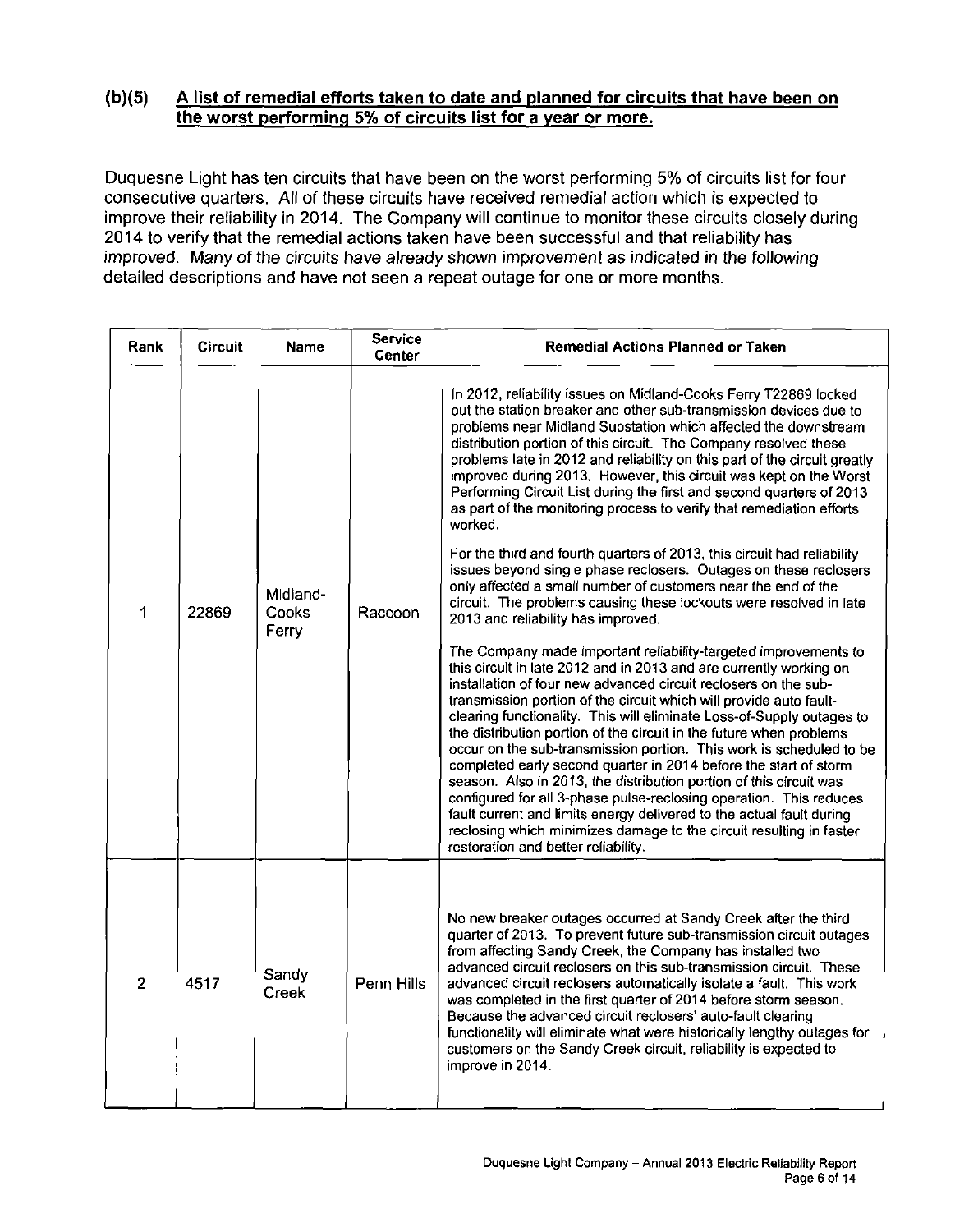| Rank                     | <b>Circuit</b> | <b>Name</b>  | <b>Service</b><br>Center | Remedial Actions Planned or Taken                                                                                                                                                                                                                                                                                                                                                                                                                                                                                                                                                                                                                                                                                                                                                                                                                                                                                                                                                                                                  |  |  |  |  |
|--------------------------|----------------|--------------|--------------------------|------------------------------------------------------------------------------------------------------------------------------------------------------------------------------------------------------------------------------------------------------------------------------------------------------------------------------------------------------------------------------------------------------------------------------------------------------------------------------------------------------------------------------------------------------------------------------------------------------------------------------------------------------------------------------------------------------------------------------------------------------------------------------------------------------------------------------------------------------------------------------------------------------------------------------------------------------------------------------------------------------------------------------------|--|--|--|--|
| $\mathbf{3}$             | 4279           | Squaw<br>Run | Edison                   | No new breaker outages occurred at Squaw Run since the third<br>quarter of 2013. To prevent future sub-transmission outages from<br>affecting Squaw Run, the Company has installed two advanced<br>circuit reclosers on this sub-transmission circuit. These advanced<br>circuit reclosers will automatically isolate a fault. This work was<br>completed during the fourth quarter of 2013 and circuit reliability is<br>expected to improve in 2014.                                                                                                                                                                                                                                                                                                                                                                                                                                                                                                                                                                             |  |  |  |  |
| $\overline{\mathcal{L}}$ | 23690          | B.L          | Preble                   | No new outages occurred on WA395 in 2013 after the end of the<br>first quarter of 2013 but the Company has continued to monitor this<br>circuit closely throughout the year because of past reliability<br>problems. All previous outages were caused by tree related failures<br>along a heavily wooded corridor that became unstable and prone to<br>landslides which caused tree fall-ins. A developer has since<br>stabilized the hillside along this corridor in order to build homes at<br>the top. To maintain and improve the reliability of this circuit, the<br>Company installed two new advanced circuit reclosers in 2013 on<br>the main feeder and the entire circuit's protection was upgraded to<br>an all pulse-reclosing configuration which reduces fault current and<br>limits damage to the circuit during faults. Based on performance<br>during the last three quarters, this circuit's reliability has improved<br>significantly and is expected to move off the Worst Performing<br>Circuit List in 2014. |  |  |  |  |
| 5                        | 4135           | Eastwood     | Penn Hills               | No new breaker outages have occurred at Eastwood since the<br>second quarter of 2013. To prevent future sub-transmission circuit<br>outages from causing a substation outage at Eastwood, the<br>Company installed two advanced circuit reclosers on this sub-<br>transmission circuit. These advanced circuit reclosers will                                                                                                                                                                                                                                                                                                                                                                                                                                                                                                                                                                                                                                                                                                      |  |  |  |  |
| 6                        | 4136           | Eastwood     | Penn Hills               | automatically isolate a fault. This work was completed during<br>December of 2013. Note: Because the advanced circuit reclosers'<br>auto-fault clearing functionality will eliminate what were historically<br>lengthy outages for customers on the Eastwood circuits, reliability is<br>expected to improve 2014.                                                                                                                                                                                                                                                                                                                                                                                                                                                                                                                                                                                                                                                                                                                 |  |  |  |  |
| $\overline{7}$           | 4138           | Robinson     | Penn Hills               | No new breaker outages have occurred at Robinson since the<br>second quarter of 2013. To prevent future sub-transmission circuit<br>outages from causing a substation outage, the Company has<br>installed two advanced circuit reclosers on this sub-transmission<br>circuit. These advanced circuit reclosers allow DLC Operators to                                                                                                                                                                                                                                                                                                                                                                                                                                                                                                                                                                                                                                                                                             |  |  |  |  |
| 8                        | 4139           | Robinson     | Penn Hills               | now quickly isolate a fault. The new advanced circuit reclosers were<br>successfully installed during the first quarter of 2014. This will<br>eliminate what were historically lengthy outages for customers on<br>the Robinson circuits and reliability is expected to improve in 2014.                                                                                                                                                                                                                                                                                                                                                                                                                                                                                                                                                                                                                                                                                                                                           |  |  |  |  |

 $\ddot{\phantom{a}}$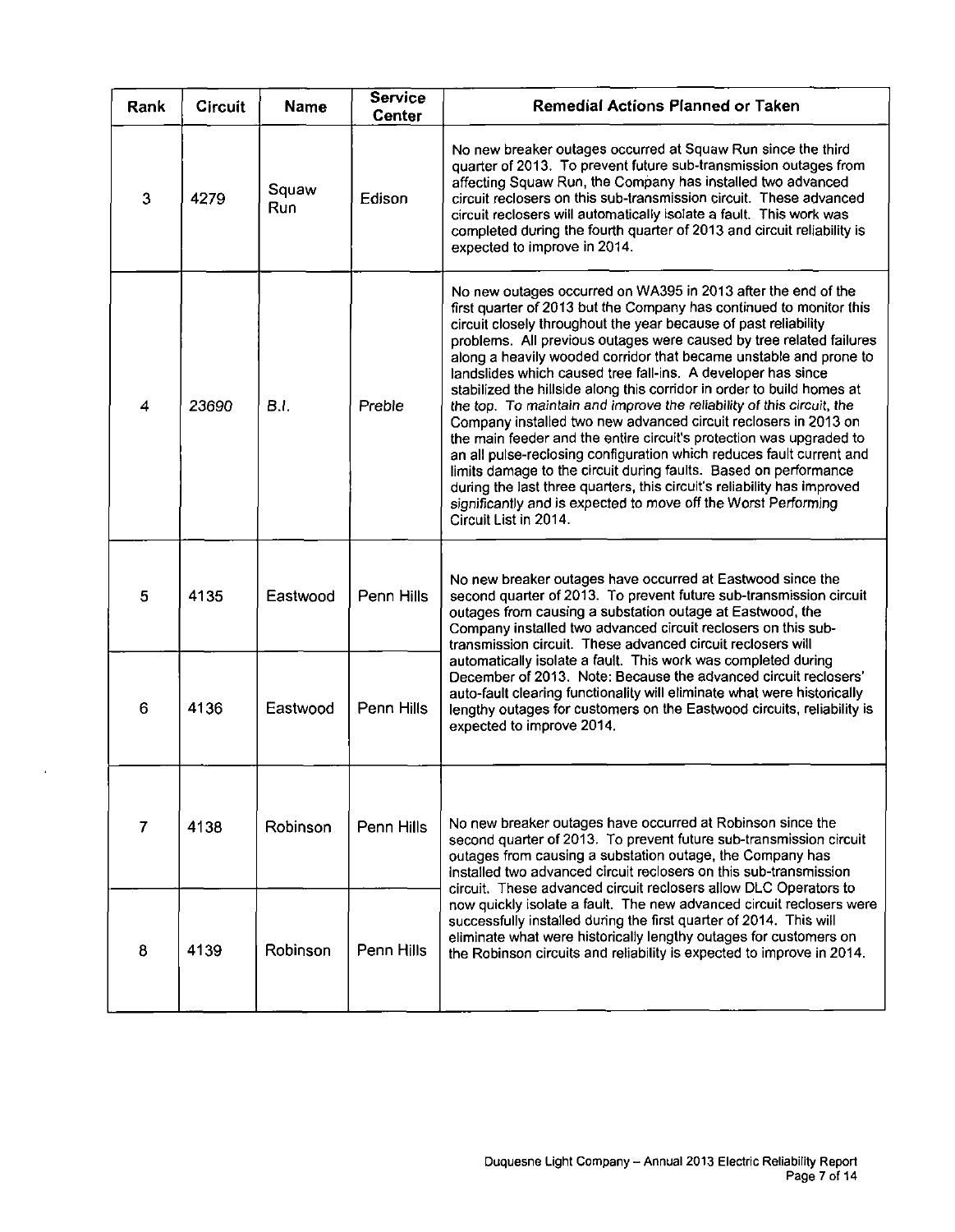| Rank | <b>Circuit</b> | <b>Name</b> | <b>Service</b><br><b>Center</b> | <b>Remedial Actions Planned or Taken</b>                                                                                                                                                                                                                                                                                                    |
|------|----------------|-------------|---------------------------------|---------------------------------------------------------------------------------------------------------------------------------------------------------------------------------------------------------------------------------------------------------------------------------------------------------------------------------------------|
| 9    | 4154           | Long        | Penn Hills                      | No new breaker outages occurred at Long since third quarter of<br>2013. To prevent future substation outages, the Company has<br>installed two advanced circuit reclosers on this sub-transmission<br>circuit. These advanced circuit reclosers will automatically isolate a<br>fault. The new advanced circuit reclosers were successfully |
| 10   | 4155           | Lona        | Penn Hills                      | installed during the first quarter of 2014 before storm season.<br>Because the advanced circuit reclosers auto-fault clearing<br>functionality will eliminate what were historically lengthy outages for<br>customers on the two Long circuits, reliability is expected to improve<br>in 2014.                                              |

 $\epsilon$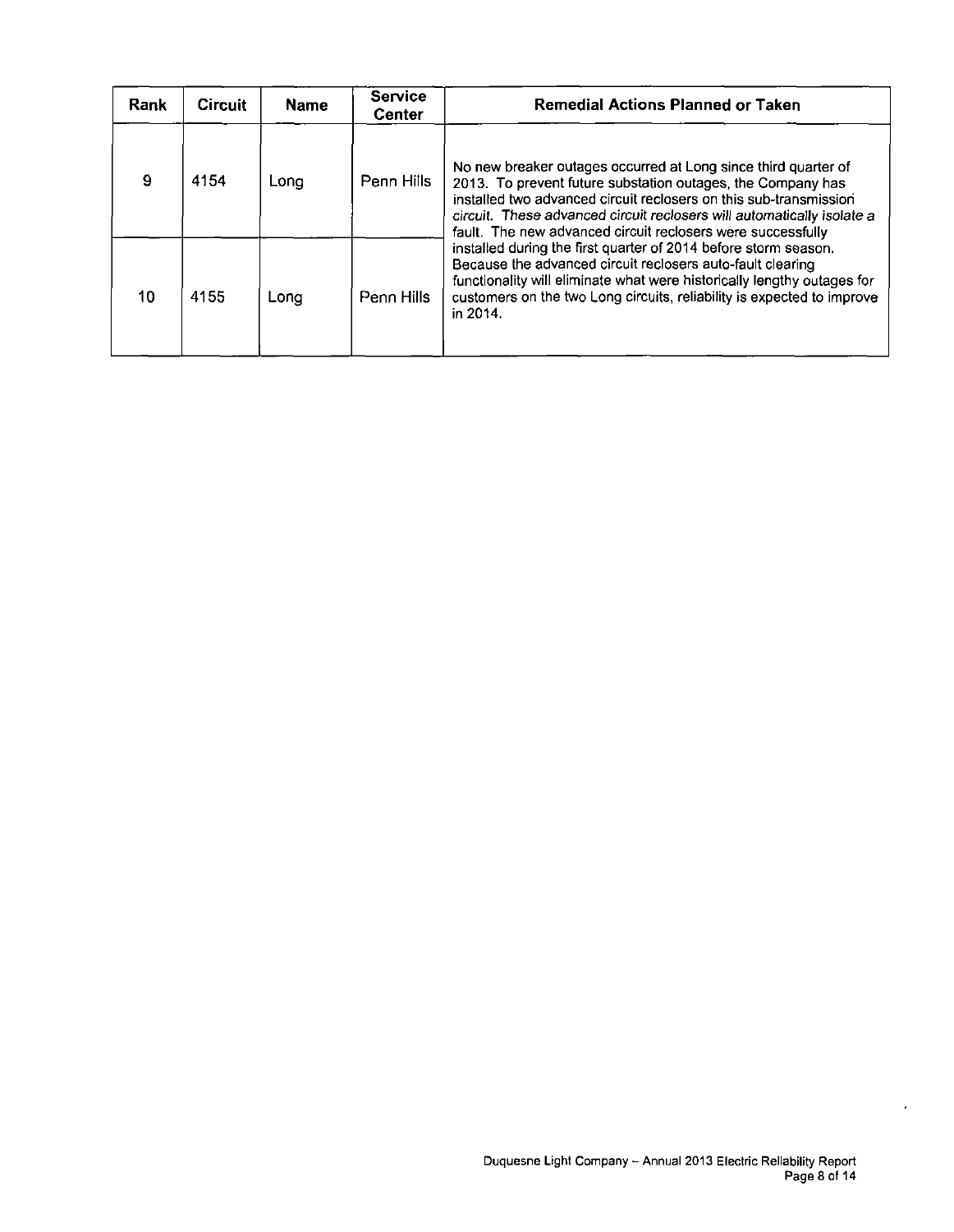#### **(b)(6) A comparison of established transmission and distribution inspection and maintenance goals/objectives versus actual results achieved during the vear beinq reported on. Explanations of any variances shall be included.**

|                                       |                               |                                | <b>YTD</b>                         |                     |
|---------------------------------------|-------------------------------|--------------------------------|------------------------------------|---------------------|
| Program<br>Project                    | Unit of<br>Measurement        | <b>Target for</b><br>Year 2013 | <b>Actuals</b><br><b>Year 2013</b> | Percent<br>Complete |
| <b>Communications Goals</b>           |                               |                                |                                    |                     |
| <b>Telecom Battery Maintenance</b>    | <b>Batteries</b>              | 96                             | 96                                 | 100%                |
| <b>Overhead Distribution Goals</b>    |                               |                                |                                    |                     |
| Recloser Inspections                  | Circuits                      | 133                            | 134                                | 101%                |
| Pole Inspections                      | Poles                         | 17.689                         | 17,992                             | 102%                |
| OH Line Inspections                   | Circuits                      | 133                            | 134                                | 101%                |
| OH Transformer Inspections            | <b>Circuits</b>               | 133                            | 134                                | 101%                |
| Padmount & Submersible Tfmr Insp      | Circuits                      | 83                             | 83                                 | 100%                |
| <b>Overhead Transmission Goals</b>    |                               |                                |                                    |                     |
| Tower Helicopter Inspections          | <b>Number of Structures</b>   | 500                            | 500                                | 100%                |
| Tower Ground Detail Inspections       | <b>Number of Structures</b>   | 300                            | 300                                | 100%                |
| <b>Substations Goals</b>              |                               |                                |                                    |                     |
| Breaker Maintenance                   | <b>Breakers</b>               | 855                            | 857                                | 100%                |
| Transformer Maintenance               | <b>Transformers</b>           | 71                             | 71                                 | 100%                |
| <b>Station Battery Maintenance</b>    | <b>Batteries</b>              | 960                            | 962                                | 100%                |
| <b>Station Relay Maintenance</b>      | <b>Relays</b>                 | 1.578                          | 1,634                              | 104%                |
| <b>Station Inspections</b>            | Sites                         | 2.064                          | 2,064                              | 100%                |
| <b>Underground Distribution Goals</b> |                               |                                |                                    |                     |
| Manhole Inspections                   | Manholes                      | 720                            | 741                                | 103%                |
| Network Vault Inspections             | <b>Ntwk Vault Sites</b>       | 270                            | 275                                | 102%                |
| Network Protector Inspections         | <b>Ntwk Protectors</b>        | 586                            | 604                                | 103%                |
| Network Transformer Inspections       | <b>Ntwk Tfmrs</b>             | 586                            | 604                                | 103%                |
| <b>Underground Transmission Goals</b> |                               |                                |                                    |                     |
| Pressurization and Cathodic           |                               |                                |                                    |                     |
| Protection Plant Inspection           | Work Packages                 | 52                             | 54                                 | 104%                |
| <b>Vegetation Management Goals</b>    |                               |                                |                                    |                     |
| Overhead Line Clearance               | <b>Circuit Overhead Miles</b> | 1.300                          | 1,325                              | 102%                |

2013 Transmission and Distribution Goals and Objectives

#### 2013 Maintenance Goals and Objectives - Year-End Variances

Duquesne Light did not have any variances from its maintenance goals and objectives.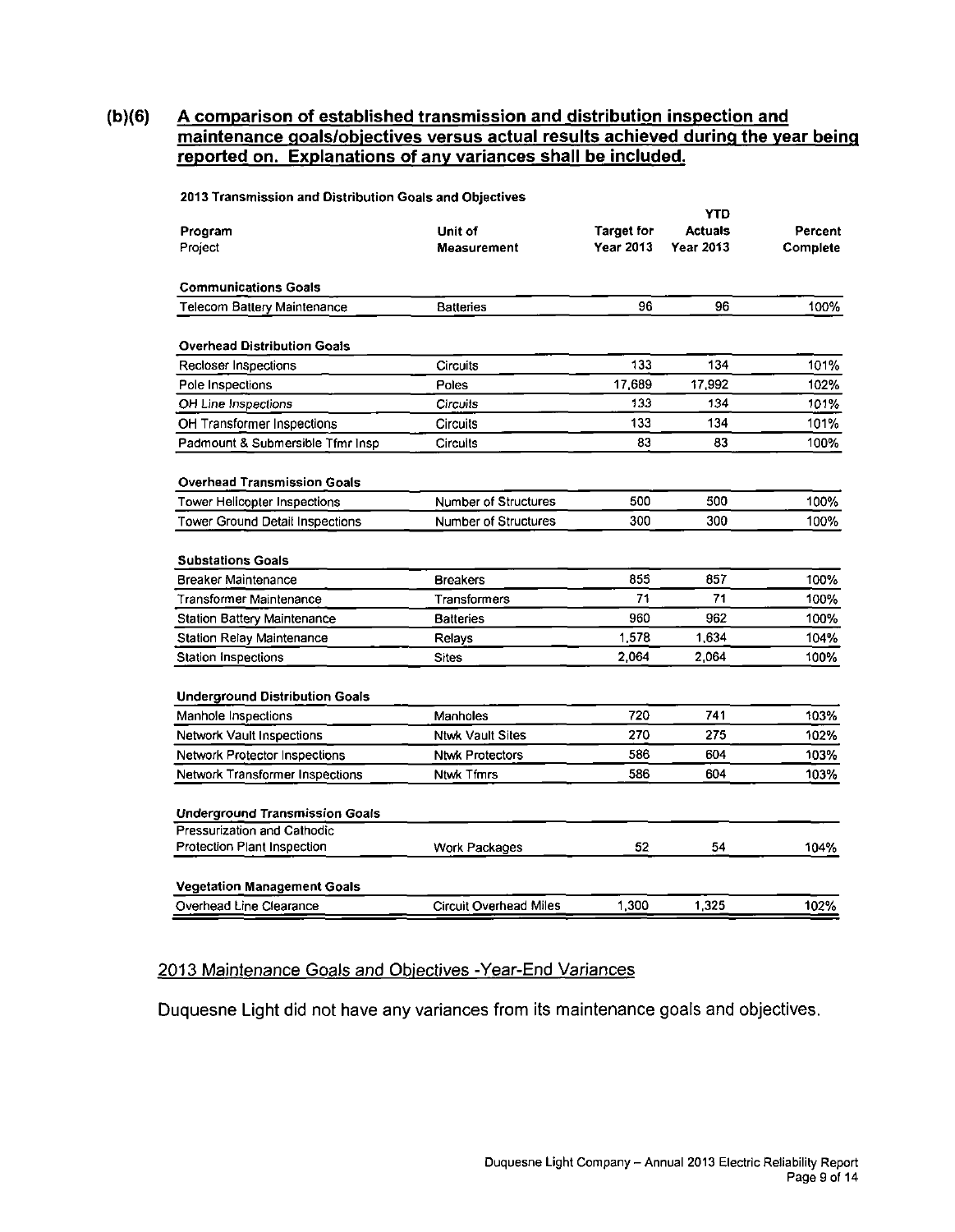#### **(b)(7) A comparison of budgeted versus actual transmission and distribution operation and maintenance expenses for the vear being reported on. Explanations of any variances shall be included.**

Budget Variance Recap - O&M Expenses **For the Twelve Months Ending December 31, 2013**  Favorable / (Unfavorable)

|                                            | Customer<br>Care         | External<br><b>Affairs</b> | Human<br><b>Resources</b> | Operations/<br><b>Operation</b><br>Services | Technology               | General<br>Corporate*    | Total                      |  |
|--------------------------------------------|--------------------------|----------------------------|---------------------------|---------------------------------------------|--------------------------|--------------------------|----------------------------|--|
| <b>Total Actual</b><br><b>Total Budget</b> | 48.009.120<br>55,765,583 | 9.363.327<br>11.822,859    | 14,008,286<br>14.386.709  | 62.314.022<br>64,236,312                    | 25,635,360<br>23,323,905 | 44.234.352<br>43 655 098 | 203.564.467<br>213,190,466 |  |
| Variance                                   | 7,756,463                | 2.459,532                  | 378,423                   | 1,922,290                                   | (2,311,455)              | (579, 254)               | 9,625,999                  |  |

'Includes Finance, Office of General Counsel and Senior Management Costs

The year to date O&M underspend is due to headcount vacancies within the customer care, external affairs and operations departments, favorable bad debt expense and favorable surcharge variances. These favorable variances were partially offset with costs associated with higher than budgeted employee benefit expenses.

#### **(b)(8) A comparison of budgeted versus actual transmission and distribution capital expenditures for the vear being reported on. Explanations of any variances shall be included.**

**Budget Variance Recap - Capital** For the Twelve Months Ending December 31, 2013 Favorable/ (Unfavorable)

|              | Customer  | External       | <b>Human</b>     | Operations/               |                   | General     |             |
|--------------|-----------|----------------|------------------|---------------------------|-------------------|-------------|-------------|
|              | Care      | <b>Affairs</b> | <b>Resources</b> | <b>Operation Services</b> | <b>Technology</b> | Corporate*  | Total       |
| Total Actual | 2,759,795 | 9,203          | 10,801,574       | 151,215,472               | 45,554,799        | 33,042,899  | 243,383,742 |
| Total Budget | 2,712,965 | 0              | 11,470,657       | 198,187,100               | 34,408,069        | 28,024,304  | 274,803,095 |
|              |           |                |                  |                           |                   |             |             |
| Variance     | (46,830)  | (9,203)        | 669,083          | 46,971,628                | (11, 146, 730)    | (5,018,595) | 31,419,353  |

"Includes Finance, Office of General Counsel and Senior Management Costs

The most significant driver to the 2013 Capital under spend is due to the timing of spend related to a municipal road project - Carson Street Rehabilitation. A significant portion of this project's spend has been to deferred to 2014 due to delays from the Penn Dot contractors.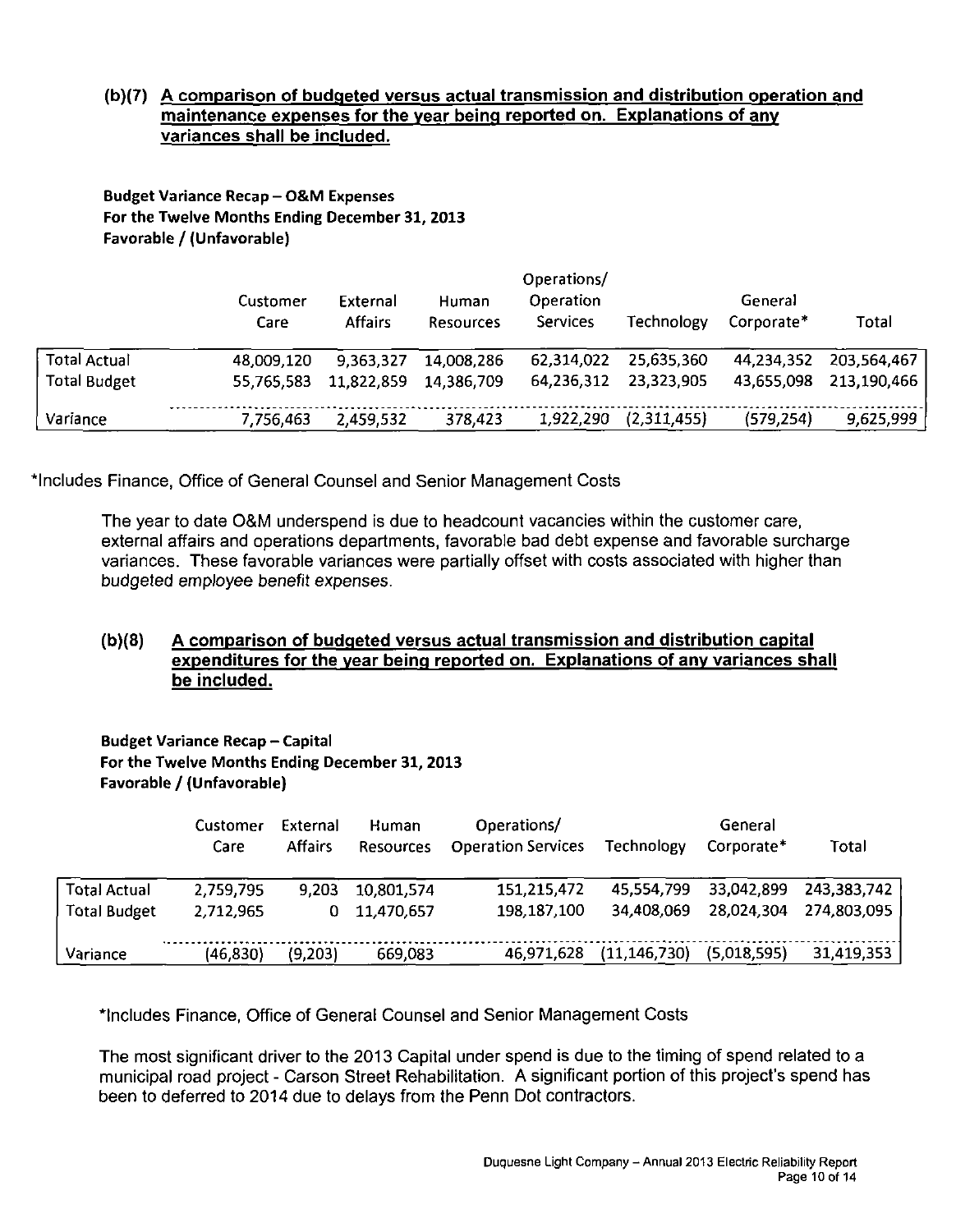Lower than historical costs associated with customer work also contributed to the under spend in 2013. Furthermore, several system improvement projects experienced delays that resulted in that schedules moving into 2014. Also, two projects were deferred due to higher than expected costs. Duquesne Light's Transmission and Distribution Capital {e)(8) Budgets and Expenditures consist of the following work elements:

- o Restoration of Service costs include expenses to restore service to customers during stormrelated events, and restoration from outages caused by system and component equipment failures.
- o Customer Commitment costs include expenses to satisfy residential, commercial, industrial and governmental initiated work requests.
- o System Maintenance costs include expenses for programmed preventive and corrective maintenance work.
- o System Improvement costs include expenses incurred to provide load relief in growth areas identified through system assessment, as well as continued targeted replacement of systems and components based on maintenance findings and trended useful life.
- o Utility costs required to enhance and maintain systems and processes necessary in support of the utility operations including metering systems, technology development to satisfy hardware and system application needs, transmission and distribution planning, all revenue cycle processes and all Operations support and Administrative and General expenses.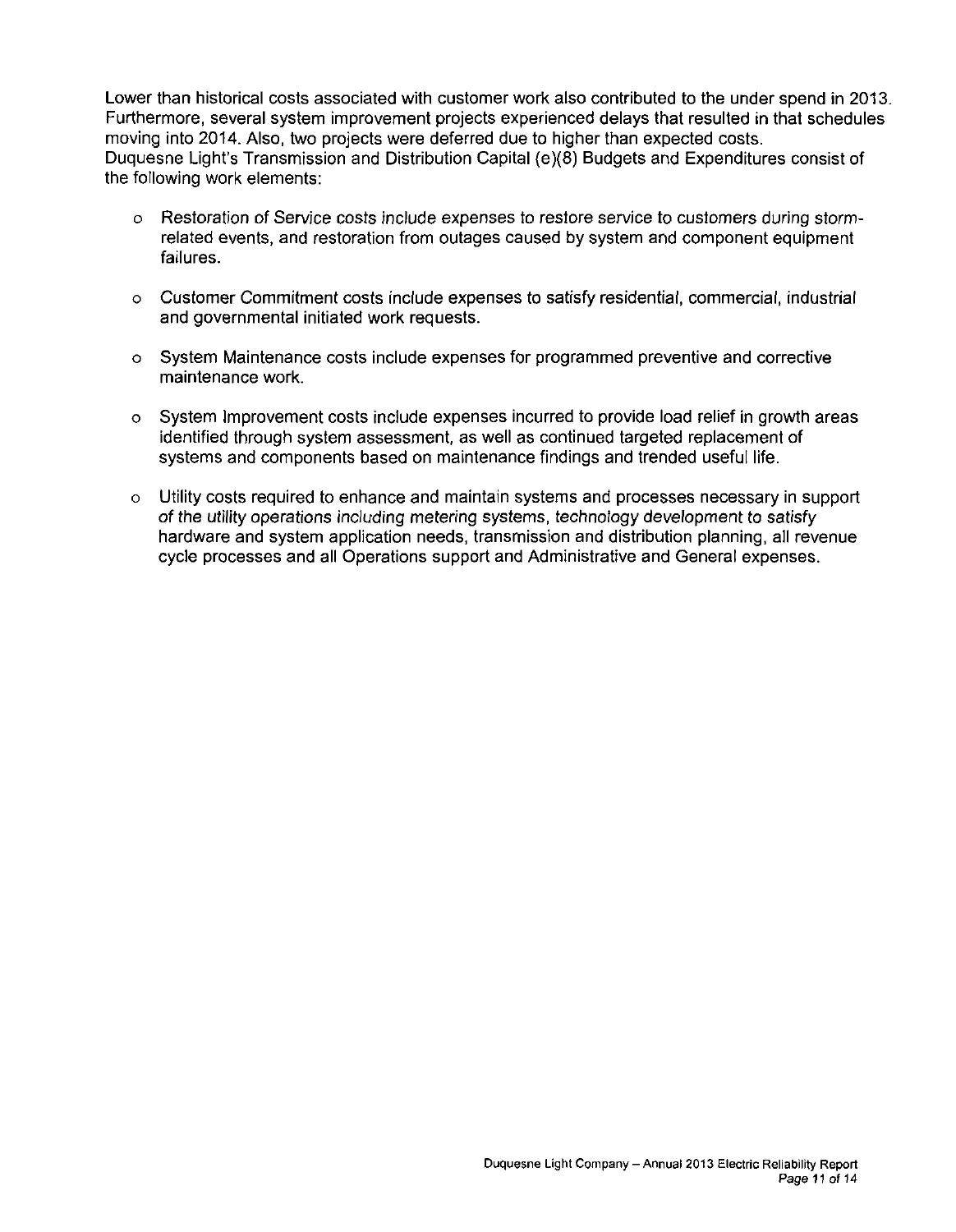#### **(b)(9) Quantified transmission and distribution inspection and maintenance goals/objectives for the current calendar vear detailed bv svstem area (i.e.. transmission, substation, and distribution).**

#### Target for Program Project Unit of Measurement Year 2014 Communications Goals Communication Battery Maintenance Batteries 196 Overhead Distribution Goals Recloser Inspections Circuits Circuits 133 Pole Inspections **Poles** Poles 17,690 OH Line Inspections **Circuits** Circuits 133 OH Transformer Inspections Circuits Circuits 133 Padmount & Below Grade Inspections Circuits 83 Overhead Transmission Goals Helicopter Inspections Number of Structures 500 Ground Inspections **Number of Structures** 350 Substations Goals Breaker Maintenance **Breakers Breakers** 715 Substation Transformer Maintenance Transformers 67 Station Battery Maintenance **Batteries Batteries** 1980 Station Relay Maintenance **Relays** Relays **710** Station Inspections Sites 2,100 Underground Distribution Goals Manhole Inspections Manholes 200 Major Network Inspection (Prot Relay) Network Protectors 202 Minor Network Visual Inspection (Transfomner/Protector/Vault) Network Transformers 573

#### 2014 Transmission and Distribution Goals and Objectives

| <b>Underground Transmission Goals</b>                      |                        |       |
|------------------------------------------------------------|------------------------|-------|
| Pressurization and Cathodic<br>Protection Plant Inspection | Work Packages          | 52    |
| <b>Vegetation Management Goals</b>                         |                        |       |
| Overhead Line Clearance                                    | Circuit Overhead Miles | 1,300 |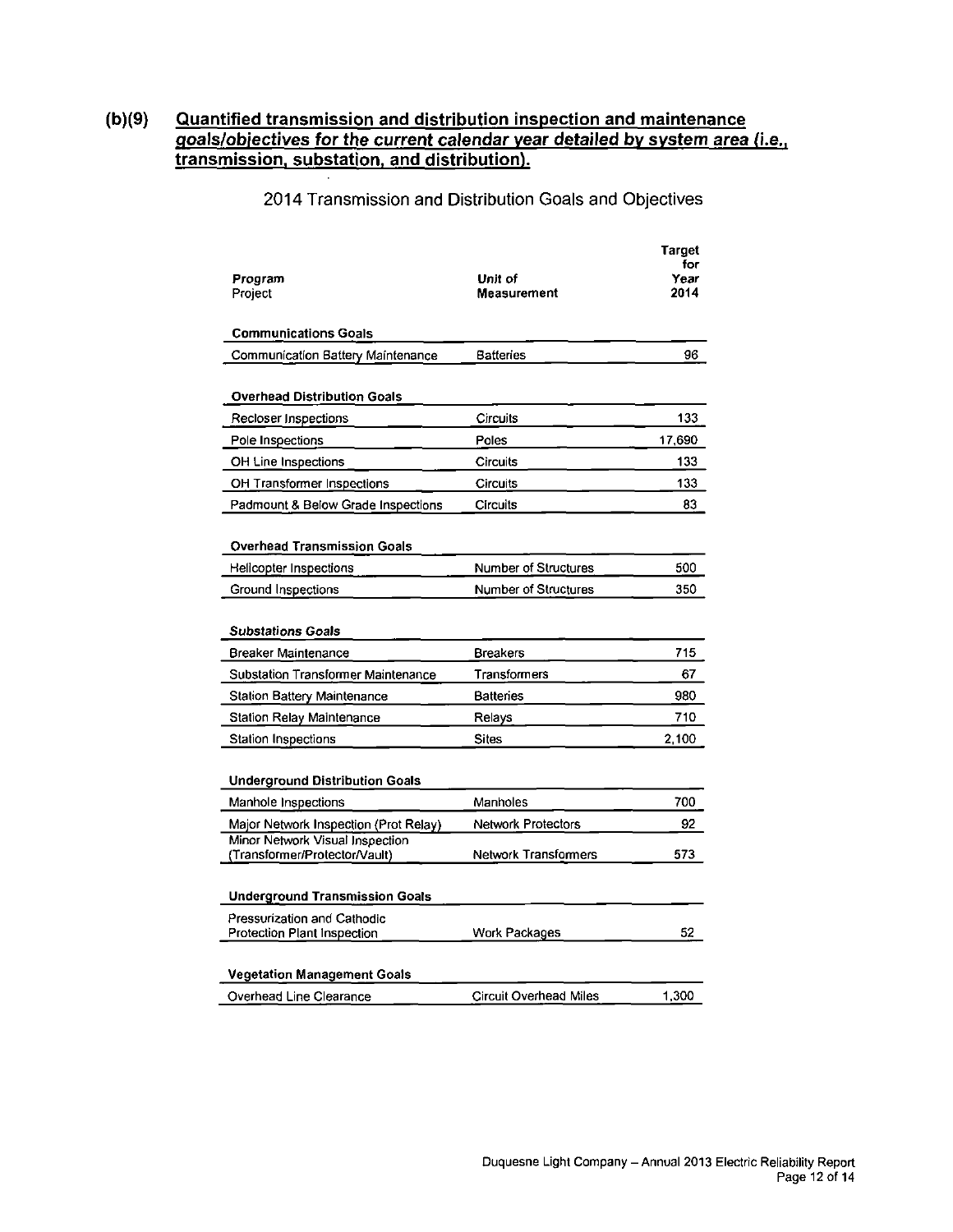#### **Justification for changes in tracking methods and terminology from 2013**

Tower Helicopter Inspections (Number of Towers) was changed to prevent confusion of general term "Tower", we have chosen to use the word "Structure" in its place to account for transmission wood poles, steel poles and towers. (This has not changed any of our work practices)

Tower Ground Detail Inspections (Number of Towers) was changed to prevent confusion of general term "Tower", we have chosen to use the word "Structure" in its place to account for transmission wood poles, steel poles and towers. (This has not changed any of our work practices) The quantity was increased from 300 to 350 structures to align with our maintenance plan.

Manhole Inspections (Manholes) the quantity was reduced from 720 to 700 to align with our maintenance plan.

Network Vault Inspections (Network Vault Sites) this item has been removed from our tracking methods, we found that this metric was misleading and not useful to our maintenance plan. A vault may contain one to five network transformers/protectors, in our strive to move to electronic data entry this metric has been abandoned; with the development of our Major and Minor Network Inspection Program (pilot program).

Network Protector Inspections (Network Protectors) this inspection has changed with the development of our Major and Minor Network Inspection Program (pilot program). The old visual inspection that this number tracked will be done in conjunction with the Minor Network Visual Inspection. The new Major Network Inspection (Prot Relay) is a pilot program where we are doing a more thorough protector inspection beyond a visual inspection; our test plan is expected to change as we analyze the results and actual versus estimated time to complete an inspection. We have set an aggressive pace of targeting 92 of our protectors per year.

Network Transformer Inspections (Network Transformers) this inspection has changed with the development of our Major and Minor Network Inspection Program (pilot program). The new Minor Network Visual Inspection (Transformer/Protector/Vault) includes visual inspection of Transformer, Protector and Vault. This new program is in the beta stage of electronic entry, we have a goal of completing the transition from paper to electronic entry for these inspections by the end of first quarter.

#### **(b){10) Budgeted transmission and distribution operation and maintenance expenses for the current vear in total and detailed bv FERC account.**

| 2014<br><b>BUDGET</b><br>Favorable / (Unfavorable) |                  |                            |                           |                                              |                   |                        |             |
|----------------------------------------------------|------------------|----------------------------|---------------------------|----------------------------------------------|-------------------|------------------------|-------------|
|                                                    | Customer<br>Care | External<br><b>Affairs</b> | Human<br><b>Resources</b> | Operations /<br>Operation<br><b>Services</b> | <b>Technology</b> | General<br>Corporate * | Total       |
| <b>Total Budget</b>                                | 53,162,362       | 10,926,101                 | 12,481,801                | 65,755,984                                   | 37,718,565        | 47,463,271             | 227,508,084 |

\* Includes Finance, Office of General Counsel and Senior Management Costs